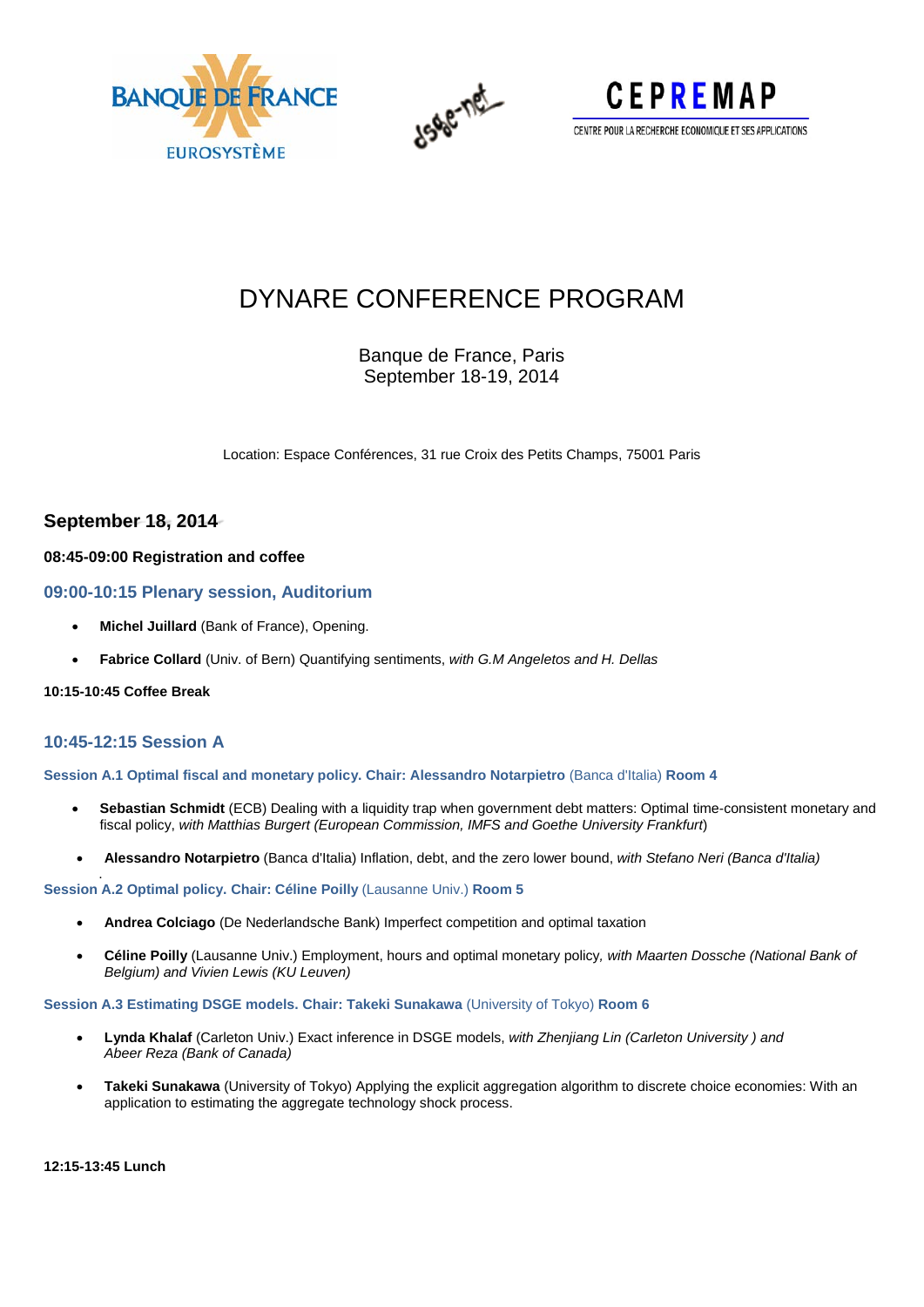





# **13:45-15:15 Session B**

**Session B.1 Identification and forecasting in nonlinear models. Chair: S. Ivashchenko** (Russian Academy of Sciences) **Room 4**

- **Willi Mutschler** (Univ. of Münster) Identification of DSGE models: A comparison of methods and the effect of second order approximation.
- **Sergey Ivashchenko** (Russian Academy of Sciences) Forecasting of nonlinear DSGE models.

#### **Session B.2 Fiscal policy. Chair: Josef Hollmayr** (Deutsche Bundesbank) **Room 5**

- **Konstantinos Mavromatis** (Univ. of Amsterdam) US fiscal regimes and optimal monetary policy.
- **Josef Hollmayr** (Deutsche Bundesbank) Tales of Transition Paths: Policy Uncertainty and Monetary-Fiscal Interaction*, with Christian Matthes (Federal Reserve Bank of Richmond)*

#### **Session B.3 Macroprudential policy I. Chair: Michal Brzoza-Brzezina** (Narodowy Bank Polski) **Room 6**

- **Markus Haavio** (Bank of Finland) Macroeconomic effects of bank recapitalizations, with *Antti Ripatti (University of Helsinki, HECER, Bank of Finland) and Tuomas Takalo (Bank of Finland)*
- **Michal Brzoza-Brzezina** (Narodowy Bank Polski) Monetary and macro-prudential policy with multi-period loans, *with Paolo Gelain (Norges Bank) and Marcin Kolasa (Narodowy Bank Polski and Warsaw School of Economics)*

#### **15:15-15:45 Coffee Break**

### **15:45-18:00 Session C**

#### **Session C.1 Business cycles I. Chair: Adrian Penalver** (Bank of France) **Room 4**

- **Cristiano Cantore** (Univ. of Surrey) Deep vs. superficial habits: Its all in the persistence, *with Paul Levine (University of Surrey) and Giovanni Melina (City University London)*
- **Nicolas Vincent** (HEC Montreal and Bank of France) On the importance of sales for aggregate price flexibility, *with Oleksiy Kryvtsov (Bank of Canada)*
- **Adrian Penalver** (Bank of France) Banks and the credit cycle.

#### **Session C.2 Monetary policy in the crisis. Chair: Takushi Kurozumi** (Bank of Japan) **Room 5**

- **Benjamin Keen** (Univ. Oklahoma, Federal Reserve Bank of St. Louis) The stimulative effect of forward guidance, *with William T. Gavin (Federal Reserve Bank of St. Louis), Alexander W. Richter (Auburn University) and Nathaniel A. Throckmorton (Indiana University)*
- **Xiaofei Ma** (CREST) Banks, sovereign risk and unconventional monetary policies, *with Stéphane Auray (CREST-Ensai, ULCO (EQUIPPE) and CIRPÉE) and Aurélien Eyquem (Université de Lyon, Université Lumière Lyon 2, CNRS)*
- **Takushi Kurozumi** (Bank of Japan) Post-crisis slow recovery and monetary policy, *with Daisuke Ikeda (Bank of Japan)*

#### **Session C.3 Capital flows, capital controls. Chair: Benjamin Carton** (CEPREMAP) **Room 6**

- **Scott Davis** (Federal Reserve Bank of Dallas) Capital controls as an instrument of monetary policy*, with Ignacio Presno (Federal Reserve Bank of Boston)*
- **Ivan Jaccard** (ECB) Capital flows, intermediation frictions and the adjustment to common shocks*, with F. Smets (European Central Bank)*
- **Pietro Cova** (Banca d'Italia) Foreign exchange reserve diversification and the "exorbitant privilege"*, with Patrizio Pagano (Bank of Italy) and Massimiliano Pisani (Bank of Italy)*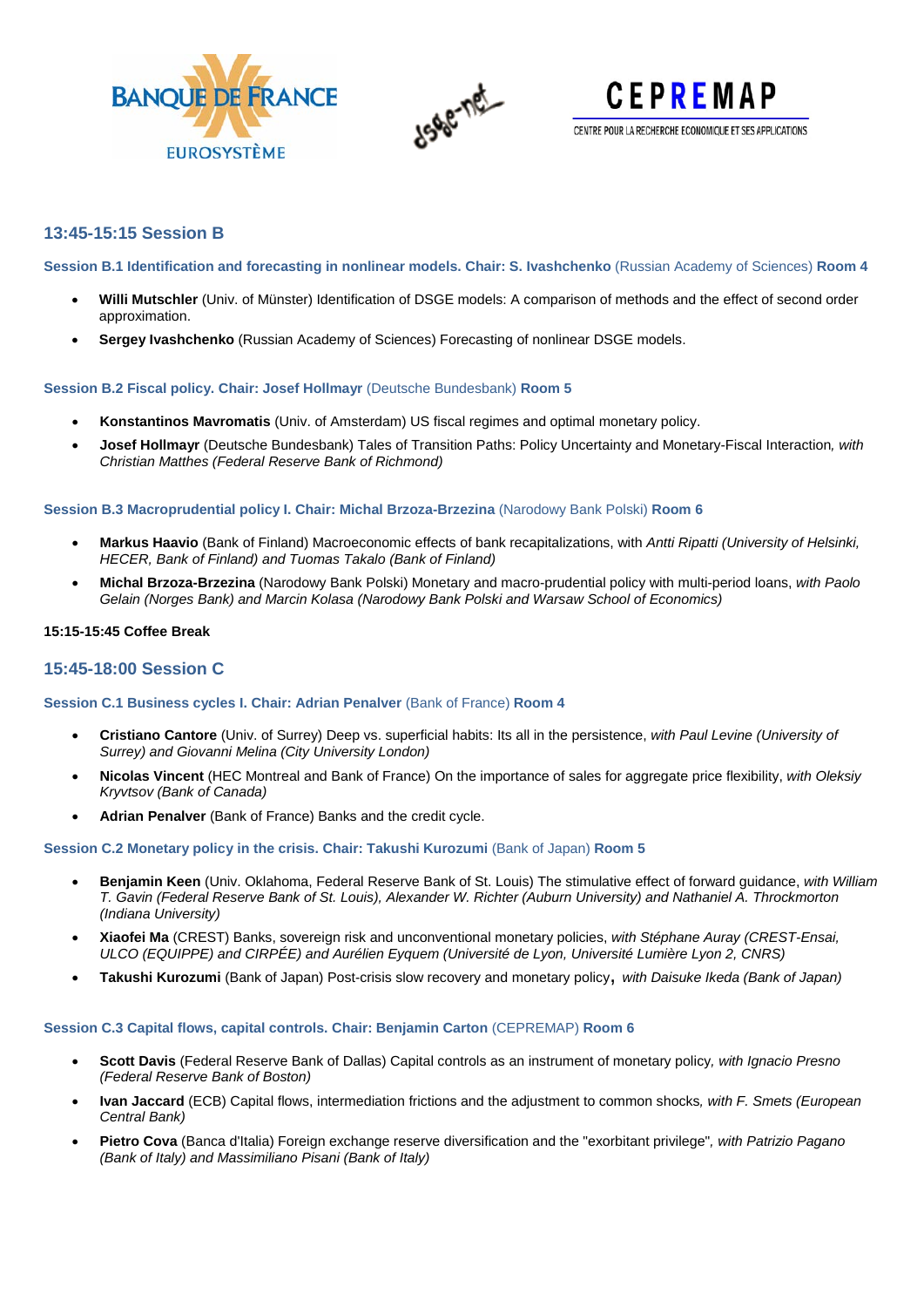





# **September 19, 2014**

# **9:00-10:15 Plenary session, Auditorium. Chair: Benoît Mojon** (Banque de France)

• **Alejandro Justiniano** (Federal Reserve Bank of Chicago) Borrowing, lending constraints and the housing boom.

### **10:15-10:45 Coffee Break**

## **10:45-12:15 Session D**

**Session D.1 Financial and banking frictions. Chair: Livio Stracca** (ECB) **Room 4**

- **Lorenza Rossi** (Univ. of Pavia) Banking frictions and endogenous firms exit.
- **Livio Stracca** (ECB) Capital regulation in a macroeconomic model with three layers of default, *with Laurent Clerc (Banque de France), Alexis Derviz (Czech National Bank), Caterina Mendicino (Banco de Portugal), Stephane Moyen (Deutsche Bundesbank), Kalin Nikolov (European Central Bank), Javier Suarez (CEMFI and CEPR) and Alexandros Vardoulakis (Federal Reserve Board of Governors)*

**Session D.2 Approximation and simulation on nonlinear models. Chair: Alexander Meyer-Gohde** (Humboldt Univ.) **Room 5**

- **Giovanni Lombardo** (ECB) A theory of pruning, *with Harald Uhlig (University of Chicago CentER, NBER and CEPR)*
- **Alexander Meyer-Gohde** (Humboldt Univ.) Risky linear approximations.

**Session D.3 Macroprudential policy II. Chair: Gisle Natvik** (Norges Bank) **Room 6**

- **Stefania Villa** (KU Leuven) Leaning against windy bank lending, *with Giovanni Melina (City University London)*
- **Gisle Natvik** (Norges Bank) Leaning against the credit cycle, *with Paolo Gelain (Norges Bank) and Kevin Lansing (The federal Reserve Bank of San Francisco)*

### **12:15-13:30 Lunch**

## **13:30-15:00 Session E**

#### **Session E.1 Labor markets and institutions. Chair: Arthur Poirier** (EPEE,TEPP) **Room 4**

- **Giorgio Presidente** (ILO) Labor market institutions in a DSGE model.
- **Arthur Poirier** (EPEE,TEPP) Unemployment benefits extensions at the zero lower bound on nominal interest rate*, with Julien Albertini (Humboldt-Universität zu Berlin)*

#### **Session E.2 Business cycles II. Chair: Jan Duras** (Federal Reserve Bank of Minneapolis) **Room 5**

- **Francesco Furlanetto** (Norges Bank) Labor supply factors and economic fluctuations, *with Claudia Foroni (Norges Bank) and Antoine Lepetit (Paris School of Economics and Norges Bank)*
- **Jan Duras** (Federal Reserve Bank of Minneapolis) Amplification of shocks in a model with labor and goods market search.

#### **Session E.3 Uncertainty. Chair: Andrew Foerster** (Federal Reserve Bank of Kansas City) **Room 6**

- **Nathaniel Throckmorton** (College of William and Mary) The zero lower bound and endogenous uncertainty*, with Michael Plante (Federal Reserve Bank of Dallas) and Alexander W. Richter (Auburn University)*
- **Andrew Foerster** (Federal Reserve Bank of Kansas City) Uncertainty and fiscal cliffs*, with Troy Davig (Federal Reserve Bank of Kansas City)*